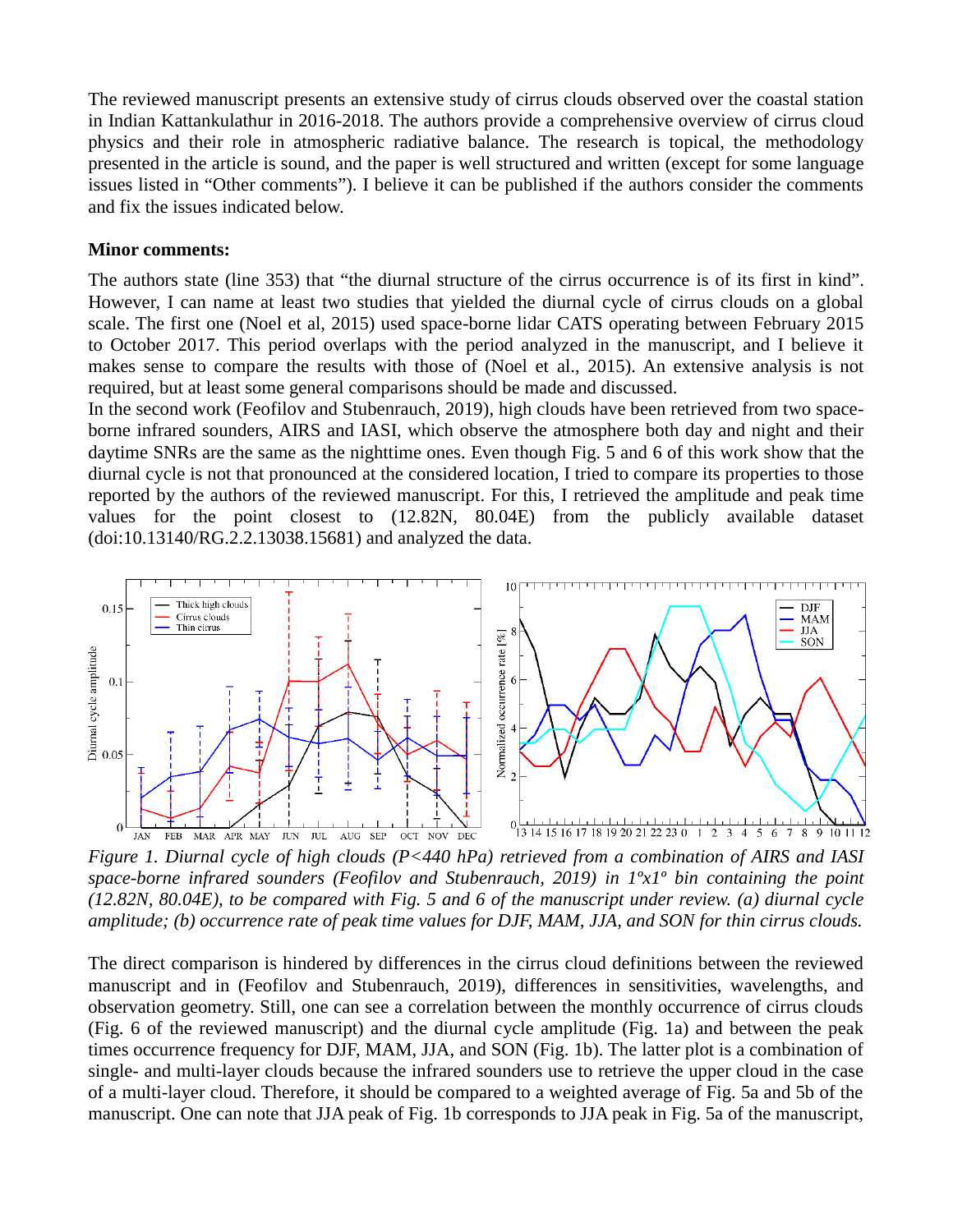MAM peak of Fig. 1b corresponds to MAM peak of Fig. 5b, whereas DJF and SON peaks correspond to a superposition of Fig. 5a and 5b. Further analysis is beyond the scope of this review. The main purpose of this exercise was to put the results obtained by the authors in a more general context. The authors are encouraged to develop this further themselves.

Line 30: Please, specify the heights and/or state that the effect applies to the whole column.

Line 56: To my knowledge, the probability of inhomogeneous nucleation is much higher than that of homogeneous one. The way the phrase is formulated makes one think that their probability is comparable and homogeneous one might be even more preferable.

Line 110, Eq. 1: I would expand alpha and beta coefficients and add the coefficient of multiple scattering here. By the way, what is the value of this coefficient for the MPL lidar? Does it affect the analysis?

Line 154: Indeed, the vertical smoothing increases SNR. But, wouldn't it be better to average in time and keep the original vertical resolution? What is the rational for vertical averaging?

Line 164 and elsewhere (e.g. line 284): the authors mention the difference between daytime and nighttime SNR. Indeed, the sensitivity of cloud detection is not the same for daytime and nighttime, and clouds of certain type cannot be detected during the day. Normally, this should reduce the diurnal cycle retrieval only to optically thicker clouds, but I do not see a clear threshold defined for the analysis. Another methodological issue I see here is the attenuation of the backscattered radiation. This does not affect the lower cloud boundary detection, but it might affect the upper boundary and if the photons are absorbed then there's no information coming from the upper layers. This makes these layers indistinguishable from clear sky. I did not get whether the methodology described in lines 155- 164 manages to tell the attenuated signal from clear sky one. I would say that the reference molecular backscatter profile could be estimated from atmospheric pressure/temperature profile and added to the analysis, but I do not see this in this section. Could you, please, clarify?

Line 336: color scale is missing for Fig. 4

Lines 347-348: how does this statement match the main purpose of the manuscript, which is the diurnal cycle retrieval?

Lines 410-411: how to tell the increase in sedimentation load from other reasons for the descending? What is the proof of this statement?

Lines 434-439 and elsewhere: sometimes, the term POC (percentage of occurrence of cirrus) is used as some cloud type: "the lower layer of POC", "the POC has a limited vertical extent", and so on. Strictly speaking, the POC has no vertical extent, it's just a percentage. This misusage is misleading. Please, fix it throughout the whole manuscript.

Lines 562-564: where is the proof of this relation? What are the values of Pearson's correlation coefficients for the interannual variation and ENSO or QBO strength?

Line 618: please, add the uncertainty values to each occurrence rate value here and elsewhere.

Lines 623-624: please, see the comment to lines 347-348 above